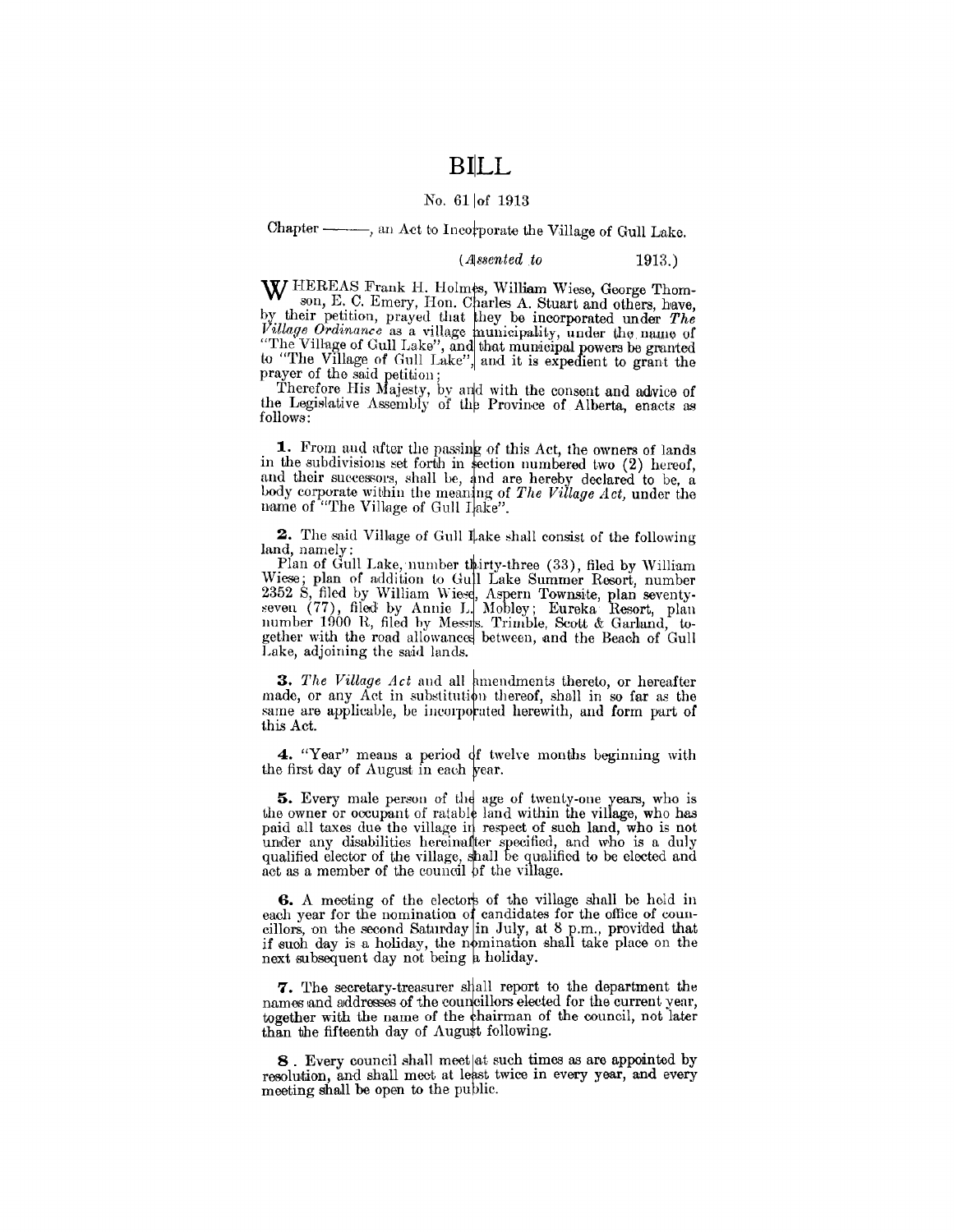**9.** The assessment provided for in *The Village Act* to be made of all property in the village, shalll be completed not later than the first of December in each year.

**10.** All persons paying taxes on or before the first day of July of the year in which such taxes were levied, may be allowed a reduction of ten (10) per centum on the same; from the first day of July until the thirty-first day of July, taxes shall be payable at par; on the first day of August following, as a penalty, an additional  $\text{sum}$ , amounting to ten  $(10)$  per centum of such taxes shall be added thereto; on the first day of August in each year thereafter, as a penalty, an additional sym, amounting to ten  $(10)$  per centum of all arrears of taxes shall be added thereto.

11. The books of every village shall be audited as soon as possible after the first day of *A pgust* and not later than the fifteenth day of August following, in each and every year by an official auditor appointed under the provisions of any Act or by a competent person to be named for the purpose by the Minister. The auditor shall make a full report of his examination, and audit of all such books, accounts, records, lists, vouchers, and moneys, transmit one copy thereof to the Minister and hand a second copy to the council.

12. The secretary-treasurer shall not later than the first mail after the 9th day of August in each year, render the Minister a return in writing of those matters required by *The Village Act* to be included in such return.

13. The secretary-treasurer shall in the first fifteen days of August in each year make to the Minister the return of unpaid taxes required by *The Village Act* 

14. The said municipality is liereby empowered to pay the costs in connection with its incorporation.

15. The nomination for councillors for the first council shall be held on the 12th day of July,  $1913$ , and the first election of councillors shall be held on the  $19$ th day of July,  $1913$ , and the first returning officer shall be appointed by the Minister.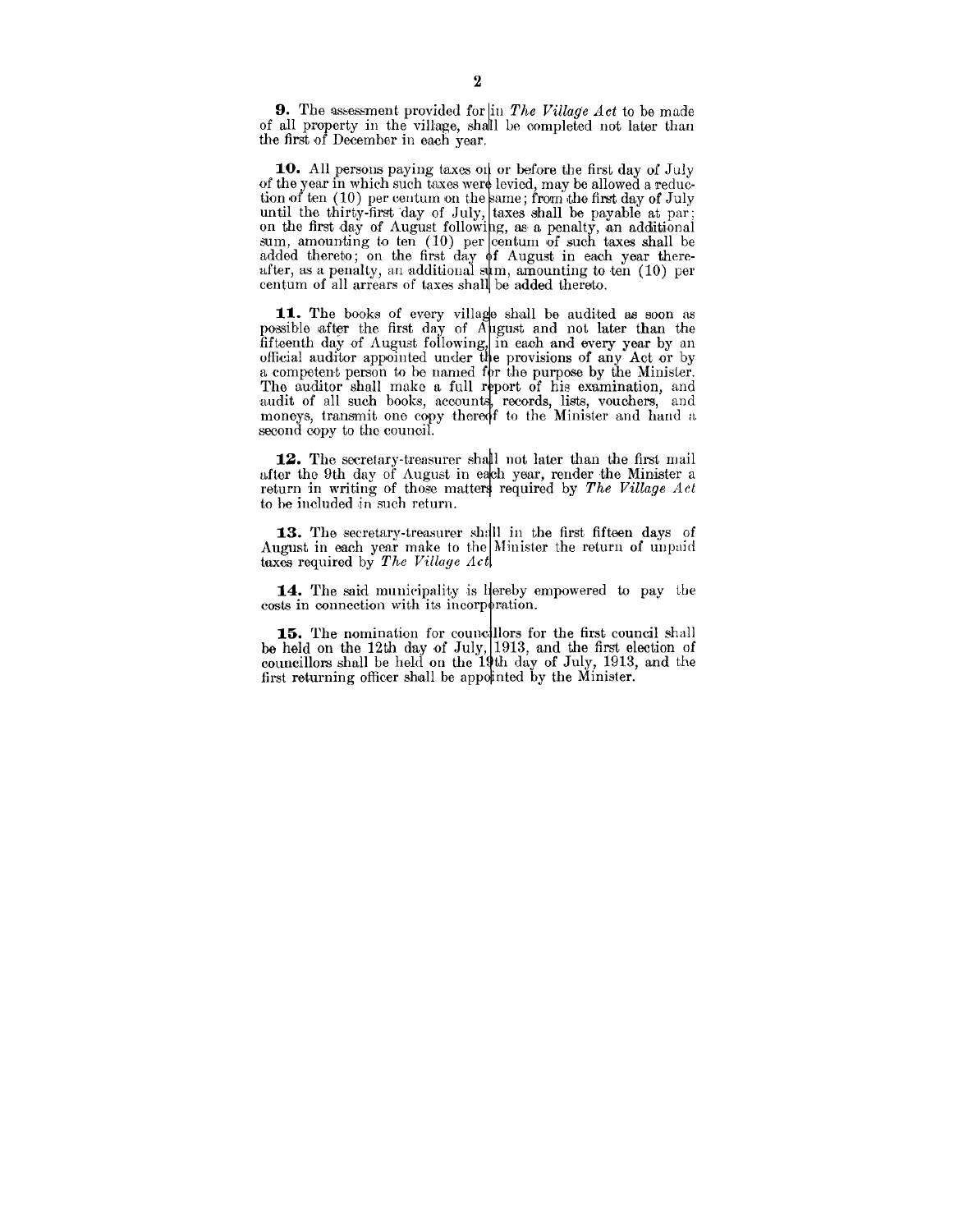No. 61

## FOURTH SESSION **SECOND LEGISLATURE**

3 GEORGE V

1913

## BILL

Chapter-, An Act to Incorporate the Village of Gull Lake.

Received and read the

First time ......................

Second time ...................

Third time...................

MR. PUFFER

EDMONTON: J. W. JEFFERY, Government Printer A.D. 1913